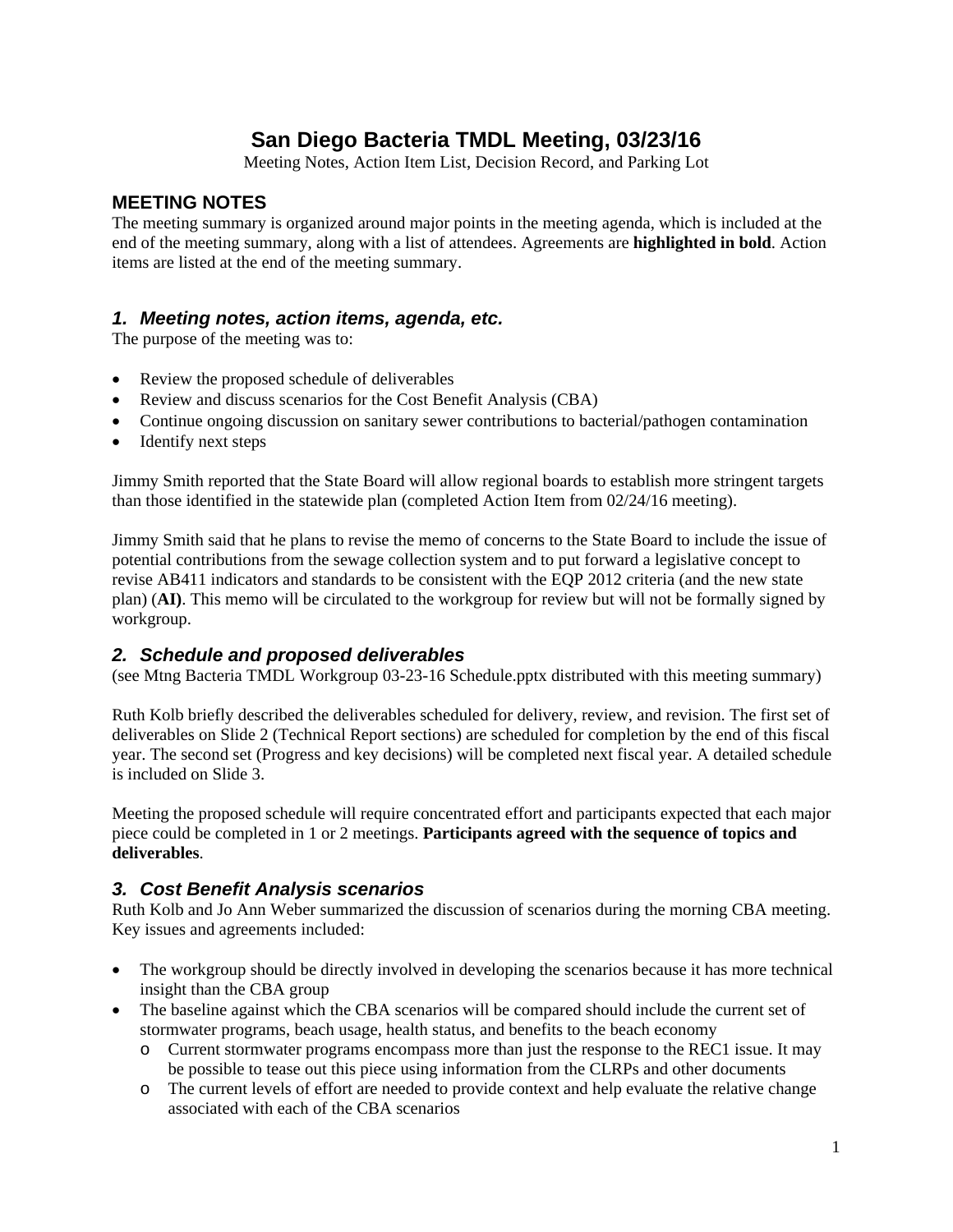- o Current efforts by the sewage agencies should be included in the baseline
- The CBA Steering Committee did not discuss the scenarios in detail, but did agree that
- o The EPA 32 illness rate will be the starting point but this could change
- o The results from the Surfer Health Study could provide additional targets for evaluation but there are multiple ways to treat the wet and dry weather results and no agreement was reached on an approach
- o A high flow suspension was not seen as a high priority
- o Compliance points should be moved from creeks to the beaches, where the intensity of the beneficial use is much higher
- o A beach restoration approach was suggested that would be more holistic in some ways
- o Two main alternatives are to consider stormwater alone vs including other human sources (e.g., sewer collection systems)
- Both the MS4s and the Regional Board staff agreed on the value of a phased TMDL approach with extended schedule, with the exception of for dry weather beaches
	- o It might be useful to realign the TMDL schedule to more closely match the municipal redevelopment schedules because planning and funding for these efforts are already in place and could provide some efficiencies
- The scenarios need to be described more completely and explicitly, and with appropriate background, in order to provide adequate direction to the CBA contractor. The contracting team was tasked with developing these written descriptions (**AI**)
- **There was general agreement that focusing on human sources as a priority is the best means of reducing risk**

### *4. Discussion on sanitary sewer contribution*

(see Mtng Bacteria TMDL Workgroup 03-23-16 Source Analysis Overview.pptx distributed with this meeting summary)

Ashli Cooper-Desai summarized previous discussion on this topic (Slide 2) and described the overall approach to preparing this section of the technical report (Slide 3). She then summarized readily available literature on leaking infrastructure (Slides 5 and 6), transient populations (Slide 7), and spills (Slides 9 – 14). A proposed discussion schedule was presented on Slide 15.

Key issues and agreements included:

- **Participants agreed that this approach is on the right track in terms of the source analysis**, i.e., add missing pieces rather than redo this entire section of the TMDL
	- o A decision has yet to be made about exactly where this new material will fit
	- o In terms of the earlier request that the consulting team prepare a white paper, a formal document may not be necessary
- As much additional local information as possible will be needed for discussions with local sewer agencies; any participants with such information should forward it to Clint Boschen, as agreed earlier when the white paper was first discussed (**AI**)
	- o It might be possible to estimate the amount of leaking sewage necessary to produce the observed concentrations of human markers in specific watersheds. Individual sponsors of or participants in the San Diego Watershed study will encourage Ken Schiff to produce such estimates (**AI**)
	- o There may be GIS approaches that could be used to develop estimates of the number, location, and density of septic systems
	- o John Griffith at SCCWRP has information on a new method using biofilms that can reliably distinguish a sewage collection system source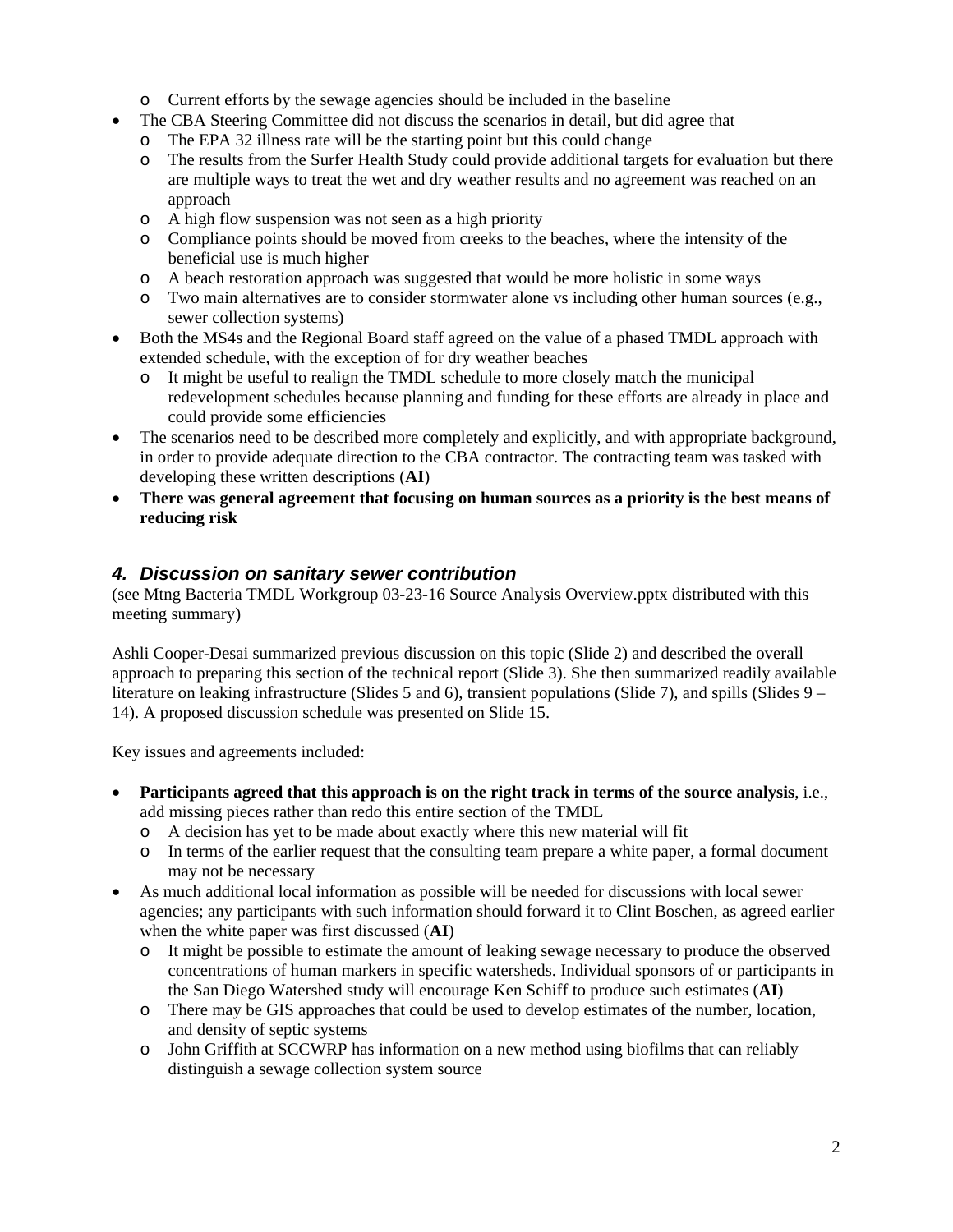- Additional information on transient populations might be available from Rob Hutsel (San Diego River Park Foundation) and in reports produced by San Jose, Contra Costa County, and Ventura County
- There are sources of information that could help organize information on spills and improve predictive and modeling capacity, including the ASC scorecard, rough estimates of the loads from spills, information from plumbing/rooter companies, and a UCSB study that describes an index of likely sewer line leaks
- **Participants agreed that it will be important to start discussions with the sewage agencies earlier rather than later and to include NGOs in these discussions**
	- o Participants agreed that Chris Crompton will approach his retired contact from a major sewage agency and invite him to the next workgroup meeting (**AI**)
	- o Participants will forward questions related to the operation and monitoring of sewage collection systems to Michelle Mata (**AI**)

### *5. Next steps*

See the Workgroup Action Items Report for a complete list of all action items and their status. The next meeting will focus on further discussion of sources, CBA scenarios, and the operation of sewage collection systems.

#### *6. Next meeting date*

The next workgroup meeting will Wednesday, March 23, from  $1:00 - 4:00$  PM, per the agreed meeting schedule.

### *Attendees*

Regional Board: Cynthia Gorham, Jimmy Smith, Helen Yu San Diego City: Drew Kleis, Ruth Kolb San Diego County: Todd Snyder, Jo Ann Weber Orange County Public Works: Chris Crompton, Jian Peng Team: Clint Boschen, Ashli Desai, Brock Bernstein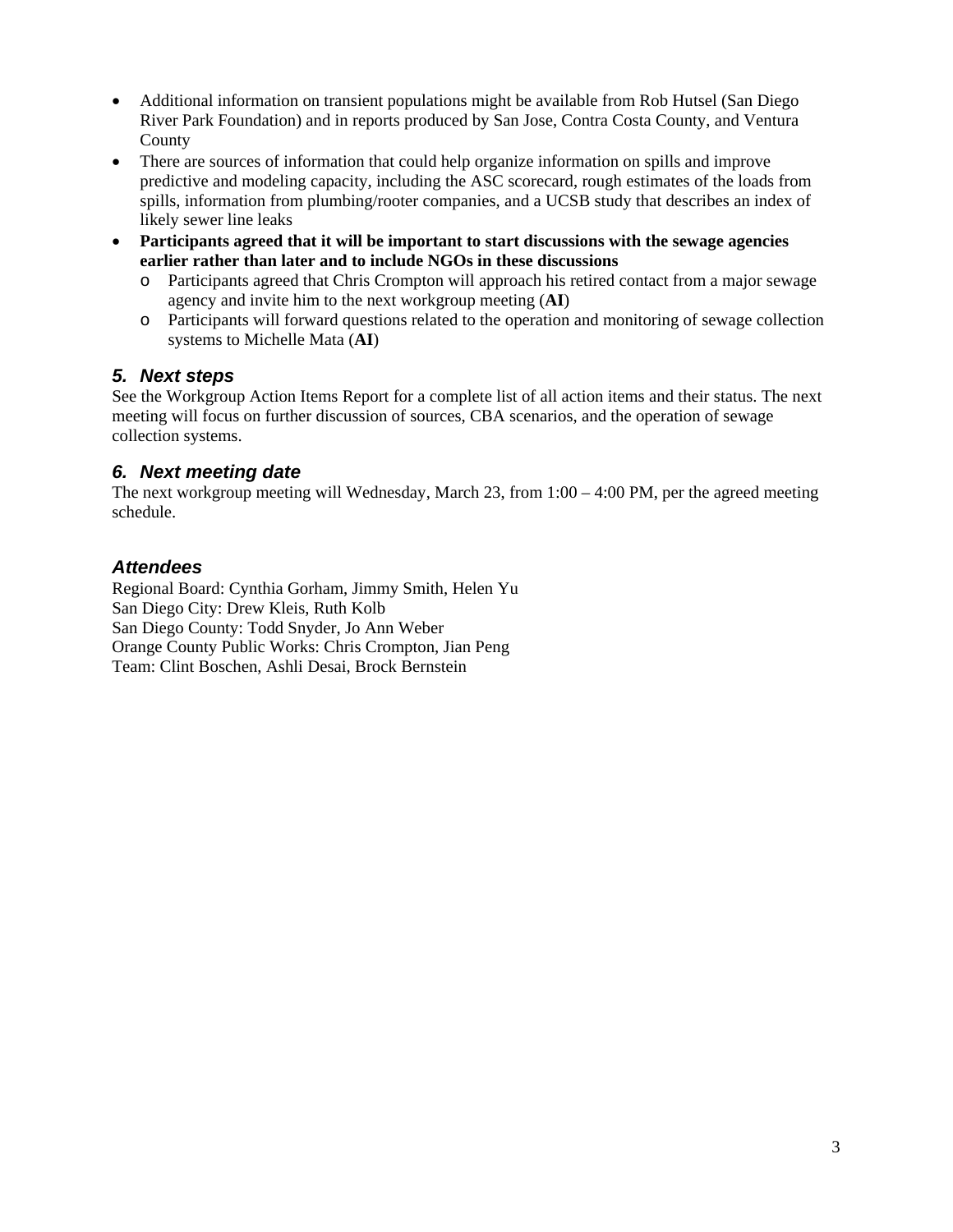#### **Agenda**

- 1. Meeting Notes, Action Items, Decision Points, and Parking Lot Review (1:00‐1:15 pm)
	- a. Purpose: Review meeting notes, action items, parking lot and decisions from February meetings
	- b. Handout: Meeting notes with action item, decision points, and parking lot tables
	- c. Relevant studies: None
	- d. Decisions/Desired Outcomes: Agreement on meeting notes, action items and decisions
- 2. Schedule and Proposed Deliverables (1:15-1:30 pm)
	- a. Purpose: Discuss proposed schedule of initial deliverables
	- b. Handout: None
	- c. Relevant studies: None
	- d. Decisions/Desired Outcomes: Agreement on initial deliverables
- 3. Cost Benefit Analysis Scenarios (1:30-2:45 pm)
	- a. Project Element: Cost Benefit Analysis
	- b. Purpose: Discuss potential CBA Scenarios
	- c. Questions/Desired Outcomes: What scenarios should be evaluated as part of the cost-benefit analysis study to provide support for decision-making about modifications being considered as part of the TMDL reevaluation?
	- d. Handout: Potential CBA Scenarios
	- e. Relevant studies: Cost Benefit Analysis
	- f. Previous discussions: None
	- g. Decisions/Desired Outcomes: Agreement on potential CBA Scenarios
- 4. Initial Discussion on Sanitary Sewer Contributions (2:45-3:45 pm)
	- a. Project Element: TMDL Source Assessment
	- b. Purpose: Discuss available literature information on contributions of sanitary collection systems. Initial discussion on incorporating sanitary agencies into TMDL reevaluation process.
	- c. Questions: Is current information sufficient to incorporate additional requirements for wastewater agencies? If not, what additional information needs to be incorporated? What information does the RWQCB have? How should wastewater agencies be brought into TMDL reevaluation process?
	- d. Handout: None
	- e. Relevant studies: Surfer Health Study Source ID, Tecolote Creek (to be discussed at future meeting)
	- f. Previous discussions: February 24, 2016 (no decisions)
	- g. Decisions/Desired Outcomes: None-information item
	- h. Decisions/Desired Outcomes: Schedule and approach for communicating with wastewater agencies. Initial thoughts on division of responsibilities between wastewater agencies and MS4s in addressing sanitary sources.
- 5. Action items and agenda items for next meeting (3:45-4:00 pm)
	- a. Purpose: Summarize action items and discuss potential agenda items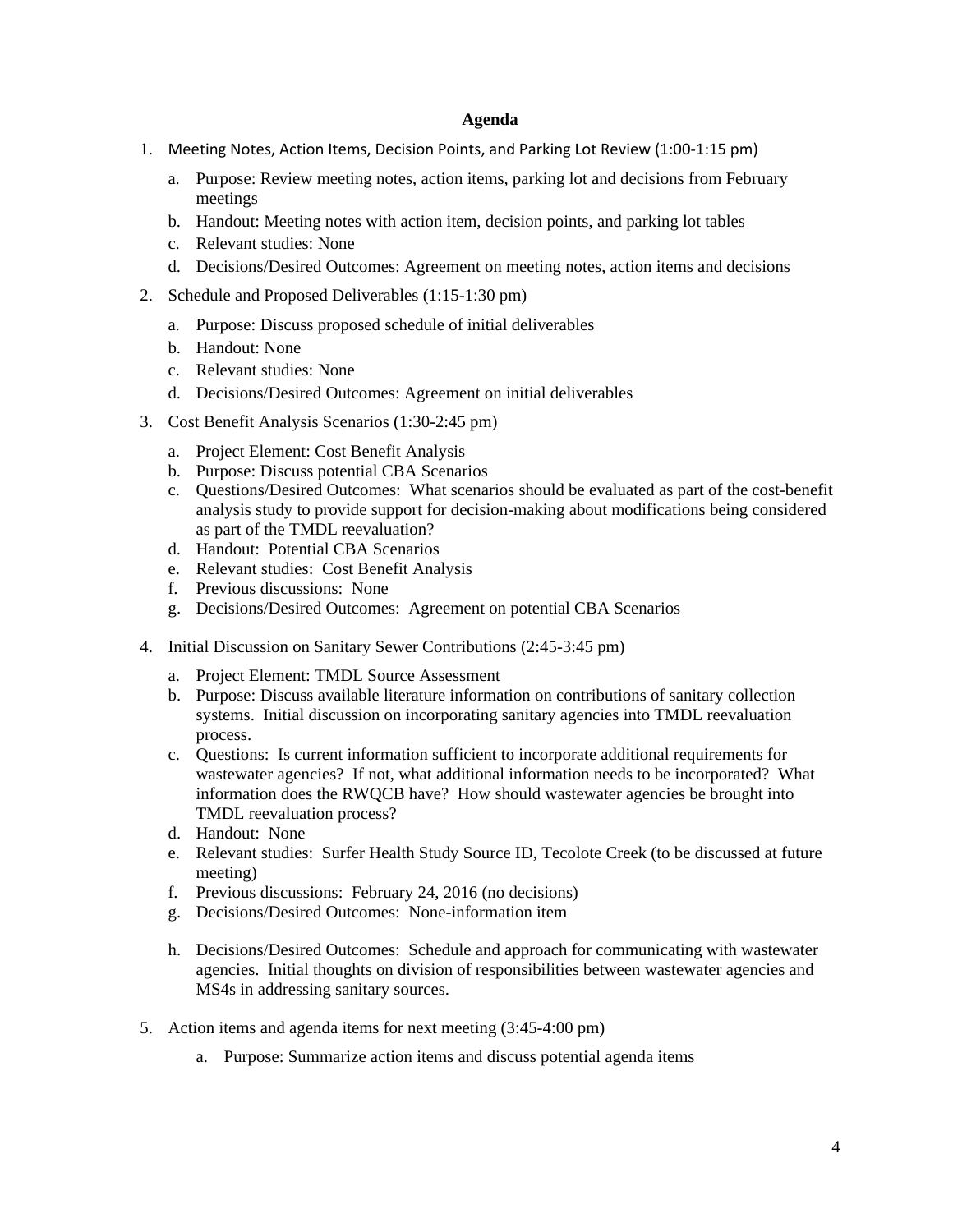## **San Diego Bacteria TMDL Workgroup Action Items Report**

Key to status colors:

- $\bullet$ Green indicates a completed deliverable
- $\bullet$ Blue indicates greater than 30 days until the deliverable is due
- $\bullet$ Yellow indicates a deliverable is due within 30 days
- $\bullet$ Red indicates an overdue deliverable



| <b>Mtng Date</b> | <b>Deliverable</b>                                                                                                                                                         | <b>Assigned To</b>                                                               | Due Date                        | <b>Status</b> | <b>Comments</b> |
|------------------|----------------------------------------------------------------------------------------------------------------------------------------------------------------------------|----------------------------------------------------------------------------------|---------------------------------|---------------|-----------------|
| 08/27/15         | List of studies, completion dates, value added,<br>implications for reopener                                                                                               | Consultant team                                                                  | 09/02/15                        |               |                 |
| 08/27/15         | Distribute draft cost sharing agreement                                                                                                                                    | <b>Todd Snyder</b>                                                               | 09/10/15                        |               |                 |
| 08/27/15         | Review past MOUs to assess whether useful concepts or<br>language can be borrowed for this MOU                                                                             | Drew Kleis, Ruth Kolb                                                            | 09/10/15                        |               |                 |
| 08/27/15         | Discuss cost sharing agreement                                                                                                                                             | Workgroup                                                                        | 09/10/15                        |               |                 |
| 08/27/15         | Finalize MOU                                                                                                                                                               | Workgroup                                                                        | 09/10/15                        |               |                 |
| 08/27/15         | Michelle Mata to meet with small group to review planned<br>overall approach and its relationship to schedule; develop<br>picture of how pieces fit in logical progression | Michelle Mata, Clint<br>Boschen, Chris Minton,<br>Ashli Desai, key<br>permittees | 10/7/15 meeting<br>handout      |               |                 |
| 09/0/15          | Evaluate implications of 32 vs. 36 illness rate using<br>available monitoring data from creeks and beaches                                                                 | Chris Minton, Dustin<br><b>Bambic</b>                                            | 10/7/15 meeting<br>presentation |               |                 |
| 09/10/15         | Frame a more formal description of how a risk-based<br>framework could be used in the TMDL                                                                                 | Ruth Kolb                                                                        | 10/7/15 meeting<br>handout      |               |                 |
| 09/10/15         | Develop options for calculating geomeans that account<br>for varying intensities/frequencies of monitoring events                                                          | Chris Minton, Dustin<br><b>Bambic</b>                                            | 10/7/15 meeting<br>presentation |               |                 |
| 09/10/15         | Expand the example table (single sample vs. STV) to<br>include a column showing how the geomean compares to<br>the single sample and STV results                           | Chris Minton, Dustin<br><b>Bambic</b>                                            | Undefined, but soon             |               |                 |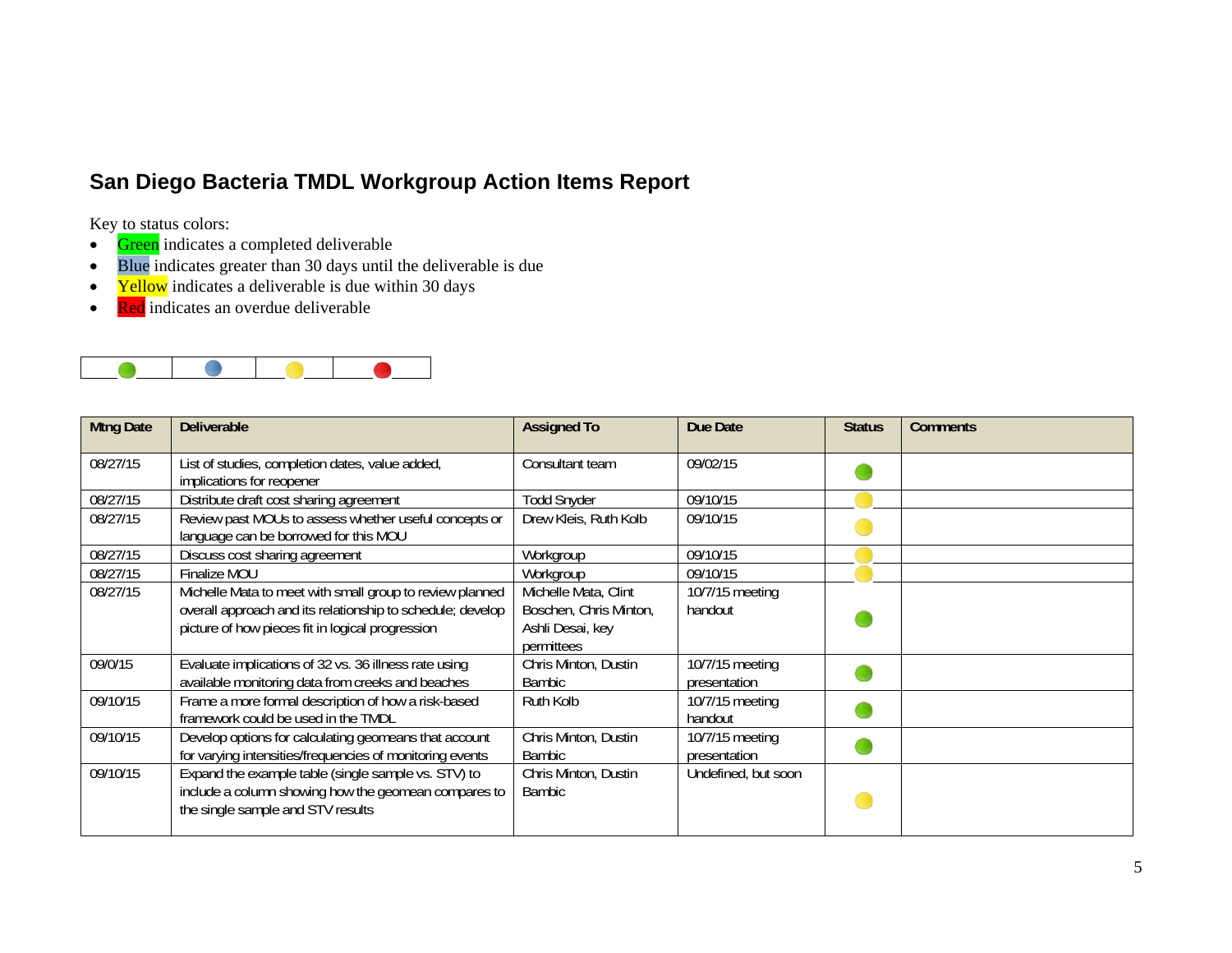| <b>Mtng Date</b> | <b>Deliverable</b>                                                                                                                                               | <b>Assigned To</b>                    | Due Date                        | <b>Status</b> | <b>Comments</b>                                                   |
|------------------|------------------------------------------------------------------------------------------------------------------------------------------------------------------|---------------------------------------|---------------------------------|---------------|-------------------------------------------------------------------|
| 09/10/15         | Prepare a set of scenarios showing a range of<br>comparisons across the options presented                                                                        | Chris Minton, Dustin<br>Bambic        | 10/7/15 meeting<br>presentation |               |                                                                   |
| 10/07/15         | Prepare background information on the basis for the 32<br>vs. 36 illness rates                                                                                   | Chris Minton, Dustin<br><b>Bambic</b> | 10/29/15 meeting                |               |                                                                   |
| 10/07/15         | Add language to draft TMDL targets memo to explain the<br>applicability of the reference reach analysis in the risk-<br>based framework                          | Chris Minton, Dustin<br><b>Bambic</b> | 10/29/15 meeting                |               |                                                                   |
| 10/07/15         | Prepare a draft decision flow chart                                                                                                                              | Ashli Desai, Clint<br>Boschen         | 10/29/15 meeting                |               |                                                                   |
| 10/07/15         | Prepare a draft Technical Report outline                                                                                                                         | Team                                  | 12/10/15 meeting                |               |                                                                   |
| 10/29/15         | Prepare background information on STV                                                                                                                            | Team                                  | 11/12/15                        |               |                                                                   |
| 10/29/15         | Provide comments on draft decision flow chart and draft<br>TMDL targets memo                                                                                     | <b>RWQCB staff</b>                    | 11/6/15                         |               |                                                                   |
| 10/29/15         | Provide revised TMDL targets memo and flow chart<br>based on comments                                                                                            | Team                                  | 11/12/15                        |               |                                                                   |
| 11/19/15         | Provide more detail on analyses needed to compare the<br>two illness rates, along with cost and time estimate                                                    | Team                                  |                                 |               | Hold off for now                                                  |
| 11/19/15         | Approach State Board about Workgroup meeting with<br>them as a focus group                                                                                       | Jeremy Haas                           | 12/10/15 meeting                |               |                                                                   |
| 11/19/15         | Examine the 13241 requirements to identify what<br>information would be needed to address those                                                                  | Team                                  |                                 |               | Completed and ready to insert into<br>draft documents when needed |
| 11/19/15         | Add the caveat to the draft language that the 32 illness<br>level is a "working assumption"                                                                      | Team                                  | 12/10/15 meeting                |               |                                                                   |
| 11/19/15         | Describe the statistical background and rationale for the<br>EPA 2012 criteria                                                                                   | Team                                  |                                 |               |                                                                   |
| 11/19/15         | Add a minor revision to the language in the alternative on<br>Slide 7 to capture the potential for regional linkages                                             | Team                                  | 12/10/15 meeting                | œ             |                                                                   |
| 11/19/15         | Develop ideas for prototypes or case studies of site-<br>specific objectives that would illustrate different issues<br>such as natural source exclusion          | Team                                  | <b>TBD</b>                      |               | Longer term                                                       |
| 11/19/15         | Develop revised language related to allowable<br>exceedance frequency                                                                                            | Team                                  |                                 | O             |                                                                   |
| 11/19/15         | Prepare an explanation of "safe" in different contexts and<br>what the implications could be for action in response to<br>different types of monitoring outcomes | Team                                  |                                 |               | Longer term                                                       |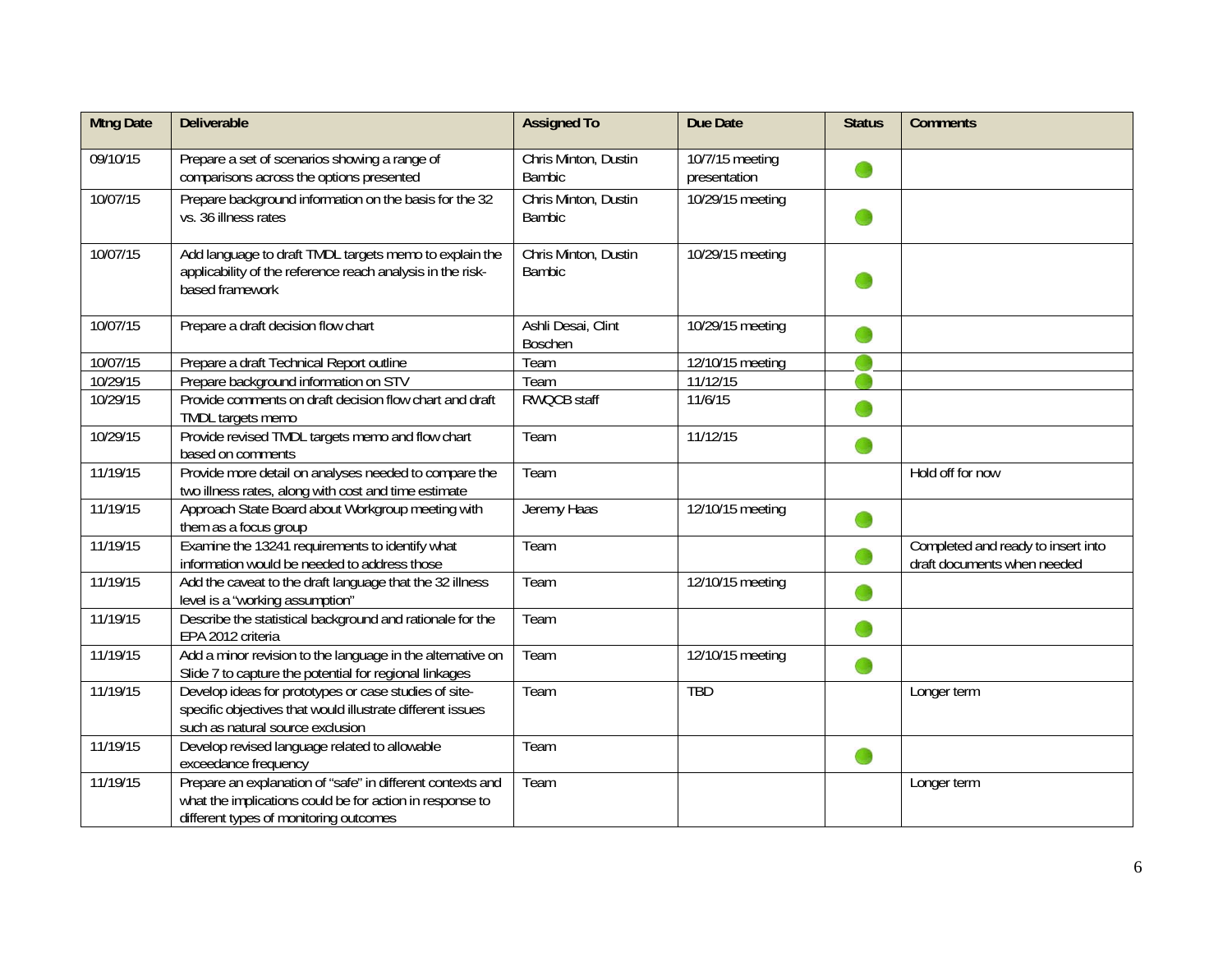| <b>Mtng Date</b> | <b>Deliverable</b>                                                                                                                                                                                                                                                                                                                                                             | <b>Assigned To</b>                                                                      | Due Date             | <b>Status</b> | <b>Comments</b> |
|------------------|--------------------------------------------------------------------------------------------------------------------------------------------------------------------------------------------------------------------------------------------------------------------------------------------------------------------------------------------------------------------------------|-----------------------------------------------------------------------------------------|----------------------|---------------|-----------------|
| 1/26/16          | Prepare data comparing STV and SSM to send to<br>SWRCB and RWQCB                                                                                                                                                                                                                                                                                                               | Team                                                                                    | 03/15/16             | œ             |                 |
| 1/26/16          | Make the suggested minor edits to the list of items of<br>potential concern on bacteria policy for SWRCB.                                                                                                                                                                                                                                                                      | Team will prepare initial<br>list and provide to<br>RWQCB. RWQCB will<br>send to SWRCB. | <b>Dustin Bambic</b> |               |                 |
| 02/24/16         | Prepare data memo comparing STV to SSM to send to<br>SWRCB. Send to entire team for review.                                                                                                                                                                                                                                                                                    | <b>Dustin Bambic</b>                                                                    | 03/15/16             |               |                 |
| 02/24/16         | Briefly raise the issue of the potential contribution of<br>leaking sewer collection systems to the bacteria problem<br>at the March 4 SCCWRP Commission meeting                                                                                                                                                                                                               | <b>Todd Snyder</b>                                                                      | 03/03/16             |               |                 |
| 02/24/16         | Prepare a white paper summarizing evidence for the role<br>of leaking sewer collection infrastructure. Provide data,<br>references, and other information to Clint Boschen, who<br>will work with Dusting Bambic and Chris Minton to<br>prepare a draft white paper that would be included as<br>part of the targets and sources section of the TMDL /<br>Basin Plan Amendment | Team                                                                                    | 04/15/16             |               |                 |
| 02/24/16         | Begin preparing written descriptions of implementation<br>pathways building on the concepts agreed on during the<br>past two workgroup meetings.                                                                                                                                                                                                                               | Team                                                                                    | 03/23/16             |               |                 |
| 02/24/16         | Clarify whether State Board's Plan will allow Regional<br>Boards to establish more stringent targets, using other<br>indicators, than identified in the State Plan.                                                                                                                                                                                                            | Regional Board staff                                                                    | 03/23/16             |               |                 |
| 03/23/16         | Revise memo to State Board to include mention of sewer<br>collection system and revision of AB411 standards to be<br>consistent with EPA 2012 criteria. Distribute to workgroup<br>for review.                                                                                                                                                                                 | <b>Jimmy Smith</b>                                                                      | 04/15/16             |               |                 |
| 03/23/16         | Develop more detailed written descriptions of the CBA<br>scenarios.                                                                                                                                                                                                                                                                                                            | Team                                                                                    | 04/15/16             |               |                 |
| 03/23/16         | Submit any additional local information on studies of<br>leaking infrastructure to Clint Boschen.                                                                                                                                                                                                                                                                              | All                                                                                     | 04/15/16             | œ             |                 |
| 03/23/16         | Individual sponsors of or participants in the San Diego<br>River study will encourage Ken Schiff to develop<br>estimates of the range of leaking sewage needed to<br>produce observed amounts of human markers.                                                                                                                                                                | All                                                                                     | 04/15/16             |               |                 |
| 03/23/16         | Invite retired sewage system expert to next meeting                                                                                                                                                                                                                                                                                                                            | Chris Crompton                                                                          | 04/15/16             |               |                 |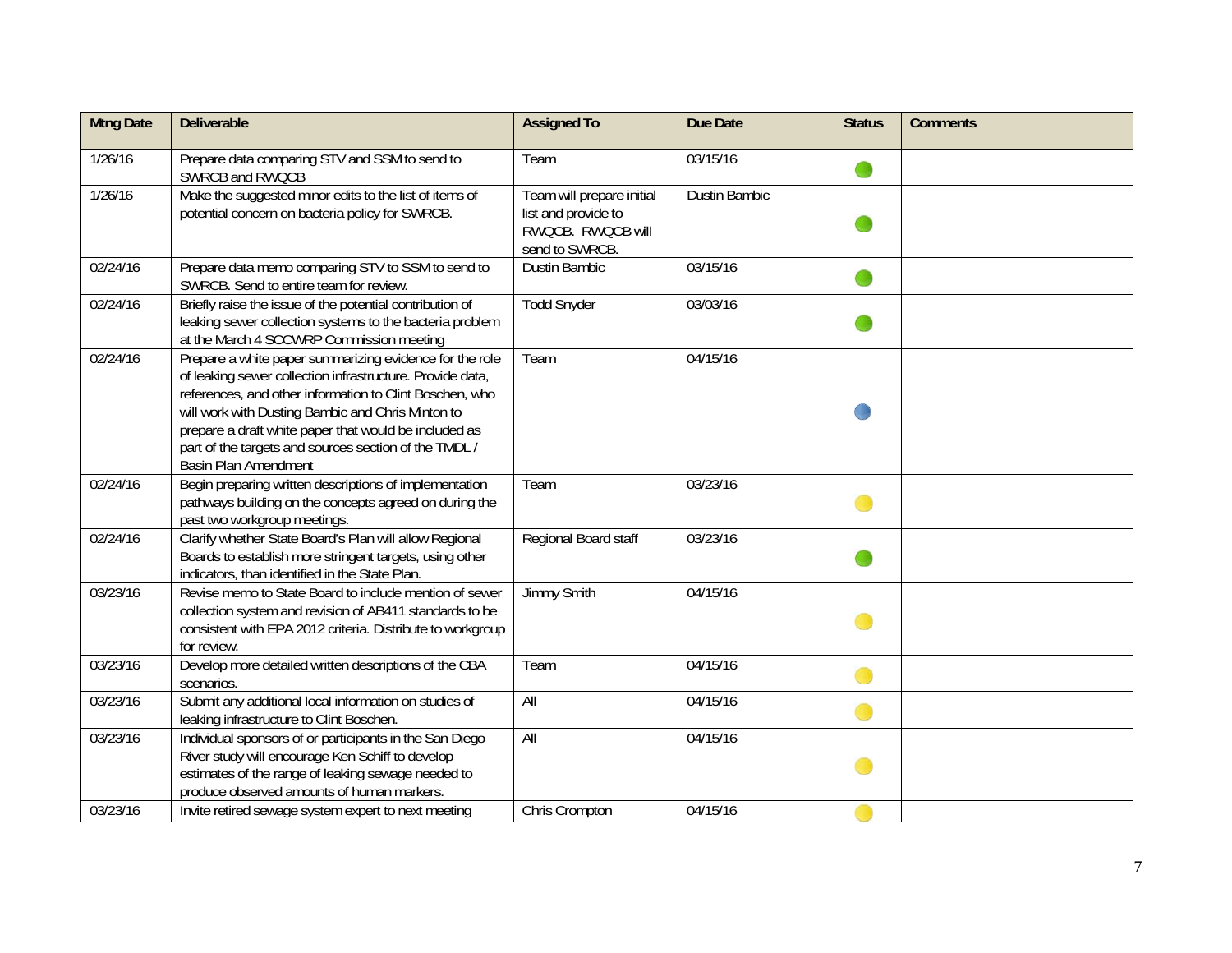| <b>Mtng Date</b> | <b>Deliverable</b>                                                                                  | <b>Assigned To</b> | Due Date | <b>Status</b> | Comments |
|------------------|-----------------------------------------------------------------------------------------------------|--------------------|----------|---------------|----------|
| 03/23/16         | Forward specific questions related to the operation and<br>monitoring of sewage systems to Michelle | Αı                 | 04/15/16 |               |          |

# **San Diego Bacteria TMDL Workgroup Decision Record**

| <b>Number</b> | <b>Date</b> | <b>Decision</b>                                                                                                                                                                                                                                                                                                                                                                                                                                                            | <b>Type</b>                                                                                                     | <b>Yes</b> | <b>No</b> | Abstain |
|---------------|-------------|----------------------------------------------------------------------------------------------------------------------------------------------------------------------------------------------------------------------------------------------------------------------------------------------------------------------------------------------------------------------------------------------------------------------------------------------------------------------------|-----------------------------------------------------------------------------------------------------------------|------------|-----------|---------|
| 2015-1        | 09-02-15    | Allow two weeks for review of meeting notes                                                                                                                                                                                                                                                                                                                                                                                                                                | Consensus                                                                                                       |            |           |         |
| 2015-2        | 09-02-15    | Michelle Mata to take on central coordinating role                                                                                                                                                                                                                                                                                                                                                                                                                         | Consensus                                                                                                       |            |           |         |
| $2015-3$      | 09-02-15    | Materials for discussion/review distributed minimum of 10 calendar days before meeting                                                                                                                                                                                                                                                                                                                                                                                     | Consensus                                                                                                       |            |           |         |
| 2015-4        | $09-02-15$  | Meeting agendas to include decision points, discussion lead, intended outcomes, and                                                                                                                                                                                                                                                                                                                                                                                        | Consensus                                                                                                       |            |           |         |
|               |             | reference to background documents                                                                                                                                                                                                                                                                                                                                                                                                                                          |                                                                                                                 |            |           |         |
| 2015-5        | 09-02-15    | Use 9/10 meeting as trial run for planned approach to more detailed discussion                                                                                                                                                                                                                                                                                                                                                                                             | Consensus                                                                                                       |            |           |         |
| 2015-6        | 09-10-15    | Future discussions of methods for calculating exceedance rates and related topics will<br>account for different settings (freshwater, marine, bays) where this has important                                                                                                                                                                                                                                                                                               | Consensus                                                                                                       |            |           |         |
|               |             | implications for the policy                                                                                                                                                                                                                                                                                                                                                                                                                                                |                                                                                                                 |            |           |         |
| 2015-7        | 10-07-15    | Overall schedule of completion between December 2017 and April 2018 with target of<br>September 2016 for technical report                                                                                                                                                                                                                                                                                                                                                  | Consensus                                                                                                       |            |           |         |
| 2015-8        | 10-07-15    | Documentation and justification of assumptions will be provided in technical report                                                                                                                                                                                                                                                                                                                                                                                        | Consensus                                                                                                       |            |           |         |
| 2015-9        | 10-07-15    | Use of risk-based framework is appropriate                                                                                                                                                                                                                                                                                                                                                                                                                                 | Consensus                                                                                                       |            |           |         |
| 2015-10       | 10-29-15    | Both the 36 and the 32 per 1000 illness rates are scientifically defensible and the 32 per<br>1000 illness rate represents an incremental improvement in water quality in accordance<br>with the 2012 USEPA criteria. The 32 per 1000 illness rate has been selected with the<br>possibility of revision based on the results of the Cost Benefit Analysis and/or if the<br>SWRCB selects the 36 per 1000 illness rate as part of the Revision of Bacterial<br>Objectives. | County San Diego,<br>City of San Diego<br>and RWQCB<br>agreed. Pending<br>final agreement<br>from Orange county |            |           |         |
| 2015-11       | 10-29-15    | E. Coli as the single indicator for freshwater and Enterococcus as the single indicator for<br>marine waters                                                                                                                                                                                                                                                                                                                                                               | Consensus                                                                                                       |            |           |         |
| 2015-12       | $11-19-15$  | Documents be worded to reflect that the choice of the 32/1000 illness rate is a working<br>assumption. Revises Decision #2015-10                                                                                                                                                                                                                                                                                                                                           | Consensus                                                                                                       |            |           |         |
| 2015-13       | 11-19-15    | The geometric mean is an appropriate TMDL target for dry weather because it is a good<br>indicator of the level of risk over time, but additional thought needs to be given to the<br>details of monitoring, averaging period, etc. in order to best measure trends in risk over<br>time                                                                                                                                                                                   | Consensus                                                                                                       |            |           |         |